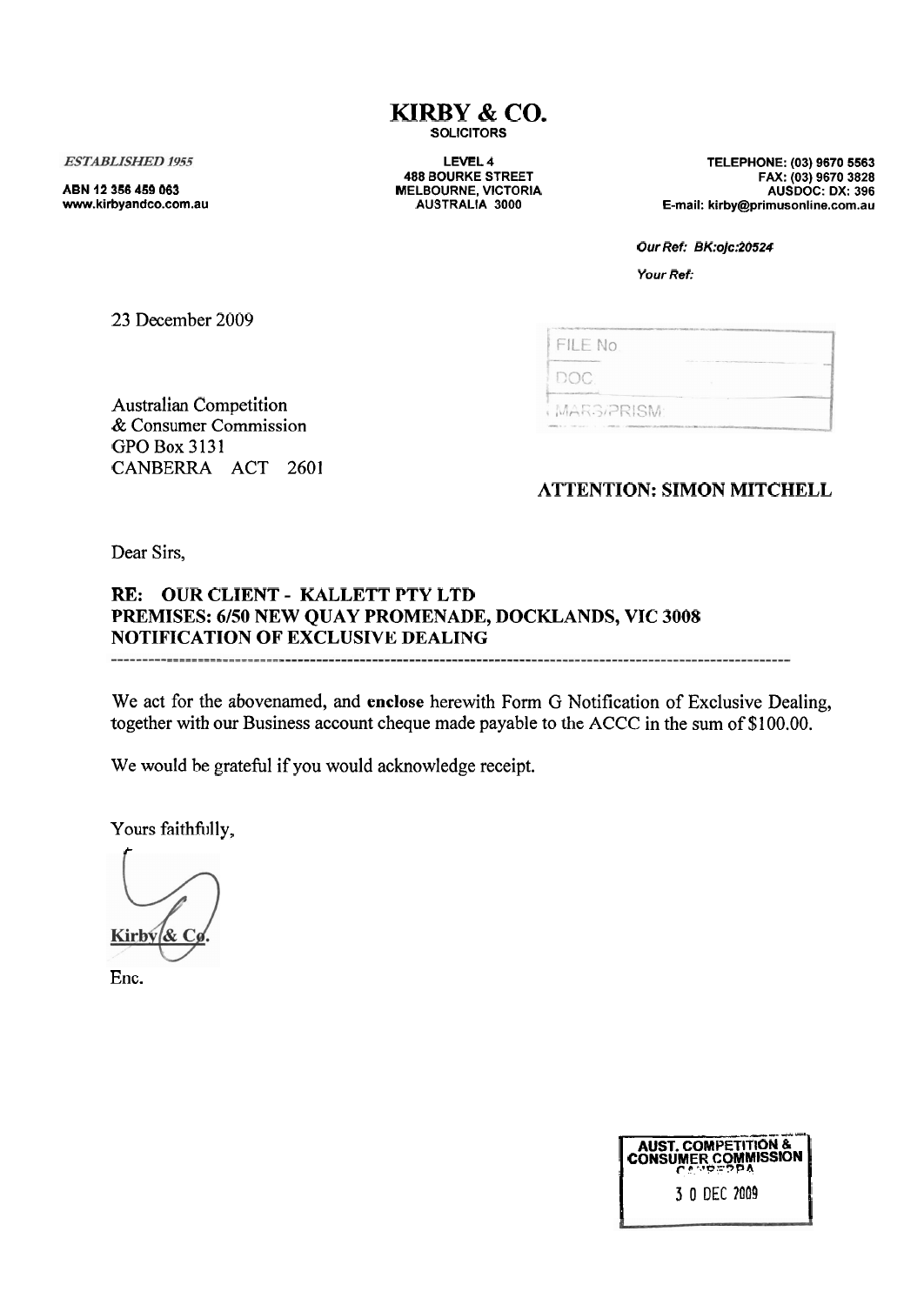# **Form** *G*

### Commonwealth of Australia *Trade Practices Act* 1974 - *subsection* 93(1) NOTIFICATION OF EXCLUSIVE DEALING

To the Australian Competition and Consumer Commission:

Notice is hereby given, in accordance with subsection 93 (1) of the *Trade Practices Act* 1974, of particulars of conduct or of proposed conduct of a kind referred to subsections 47 (2), (3), (4), (5), *(6),* **(7),** (8) or (9) of that Act in which the person giving notice engages or proposes to engage.

### 1 Applicant

(a) Name of person giving notice:

### r\l q 4400 Kallett Pty Ltd ACN 069 621 987, owner of a property at 6/50 Newquay Promenade Docklands 3008

(b) Short description of business carried on by that person:

### Landlord

(c) Address in Australia for service of documents on that person:

### 49 O'Briens Lane Templestowe Vic 3106

#### $\overline{2}$ Notified arrangement

(a) Description of the goods or services in relation to the supply or acquisition of which this notice relates:

Subdivided retail property in the Arkley Tower of the NewQuay precinct at Melbourne Docklands (the "Retail Property").

Property management services of Metro Real Estate Services Pty Ltd as trustee for **MAB** Real Estate Services Trust (ACN 096 688 998) of Level 5,441 St Kilda Road, Melbourne, Victoria 3004, trading as Precinct Management Services ("PMS").

(b) Description of the conduct or proposed conduct:

The Vendor proposes to:

(A) sell or offer for sale the Retail Property to purchasers on condition that purchasers acquire the property management services of PMS; and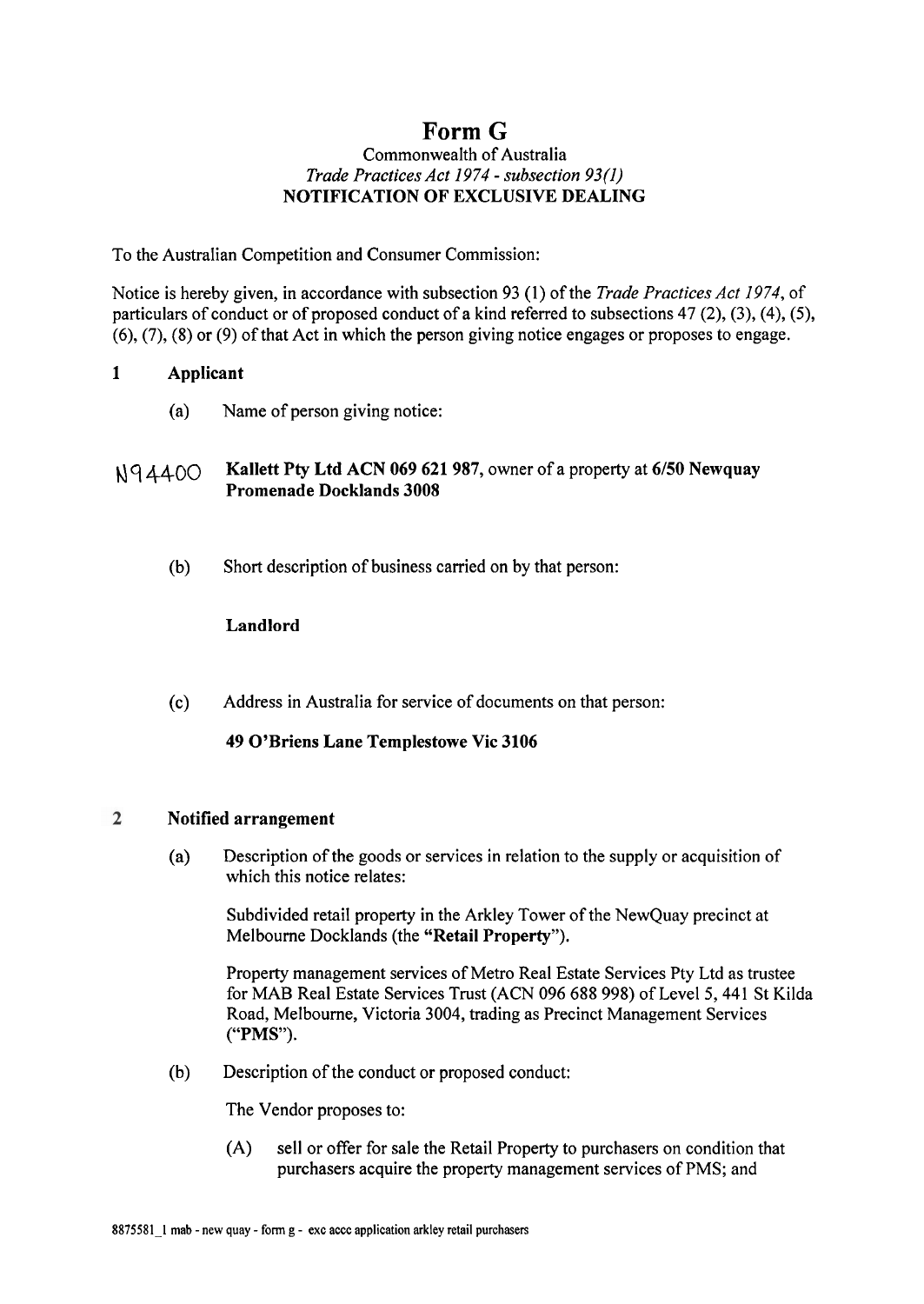(B) refuse to sell or offer for sale the Retail Property for the reason that the purchaser has not agreed to acquire the property management services of PMS.

### **3 Persons, or classes of persons, affected or likely to be affected by the notified conduct**

(a) Class or classes of persons to which the conduct relates:

The purchaser of the Retail Property.

- (b) Number of those persons:
	- (i) At present time:

 $N/A$ 

(ii) Estimated within the next year:

 $N/A$ 

(c) Where number of persons stated in item **3** (b) (i) is less than 50, their names and addresses:

### **'The Retail Property has not yet been offered for sale and therefore the purchasers' details are not known'**

### **4 Public benefit claims**

(a) Arguments in support of notification:

The proposed conduct will be of benefit to the public and will not give rise to anyjoel detriment. The reasons set out in the previous notification **N40602** apply to this notification. In brief, the proposed conduct will

- ensure consistency of management between the Retail Properties and the residential and marina components of the NewQuay precinct over which the MAB Group also has management responsibilities;
- **e** ensure compliance with the various planning laws and precinct controls imposed in respect of the NewQuay precinct by the Docklands Authority and/or Melbourne City Council (e.g. waste disposal; loading bay restrictions);
- provide owners and tenants with coordinated property management  $\bullet$ services, which should produce consistency of service, economies of scale and increased buying power in relation to shared services (eg security, cleaning, marketing, maintenance) and consequently reduced outgoings on the part of tenants and/or owners; and
- provide owners and tenants with coordinated security and maintenance, thereby enhancing the safety and appearance of the NewQuay precinct.
- (b) Facts and evidence relied upon in support of these claims: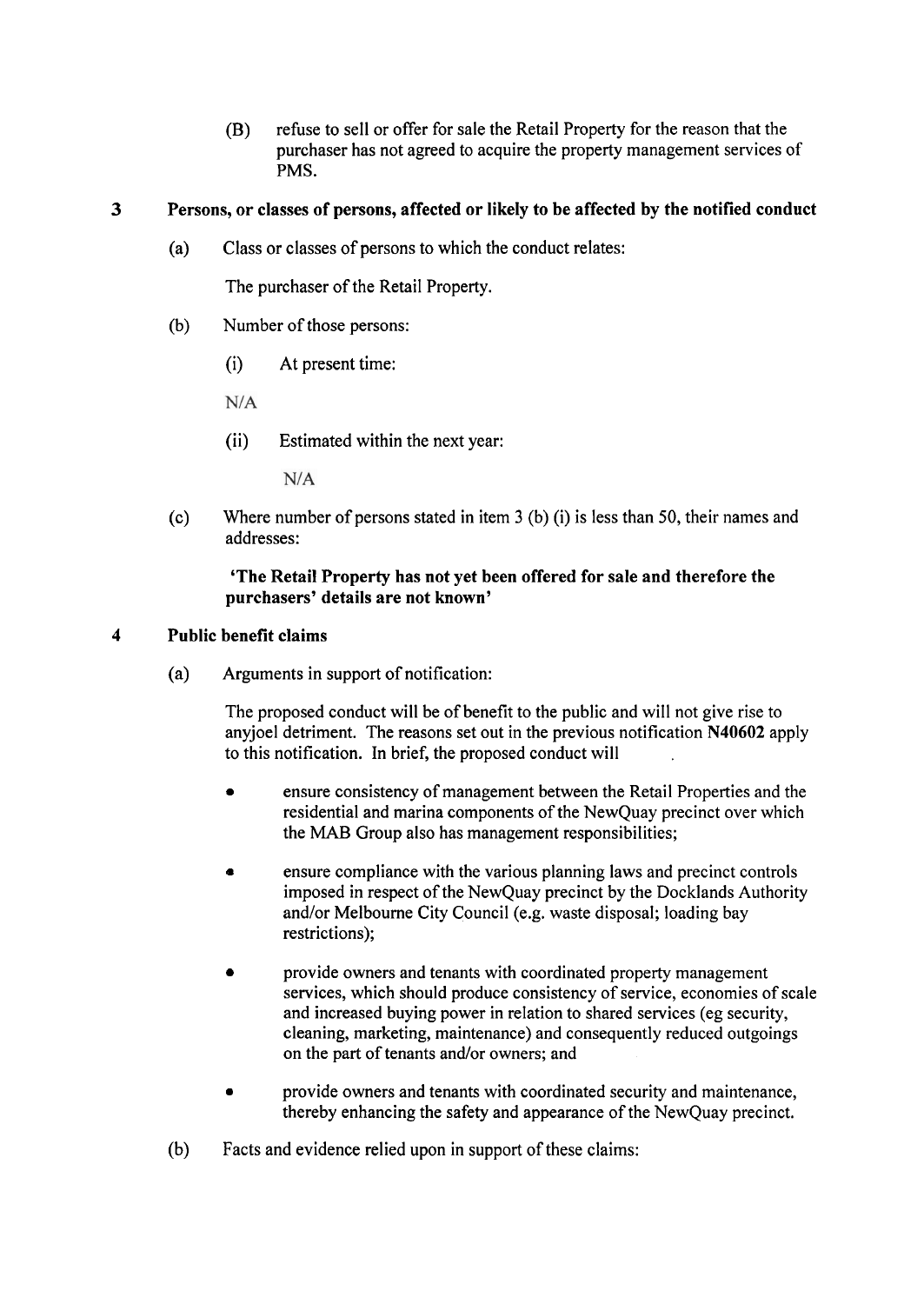The proposed conduct will not substantially lessen competition in the markets for the relevant services as:

- the proposed conduct will only affect the Retail Property owned by the Vendor. This represents a very small percentage of the retail properties available for purchase in the greater Melbourne area; and
- while other property managers and real estate agents will not be able to provide management and related services to the purchaser of the Retail Property during the term of the Property Management Agreement, there are numerous other owners and vendors of retail properties within retail developments and shopping centres in the greater Melbourne area which require these services.

### **5 Market definition**

Provide a description of the market(s) in which the goods or services described at 2 (a) are supplied or acquired and other affected markets including: significant suppliers and acquirers; substitutes available for the relevant goods or services; any restriction on the supply or acquisition of the relevant goods or services (for example geographic or legal restrictions):

The relevant markets in which the proposed conduct will occur are the Melbourne retail property market and the Melbourne property management services market.

### **6 Public detriments**

(a) Detriments to the public resulting or likely to result from the notification, in particular the likely effect of the notified conduct on the prices of the goods or services described at 2 (a) above and the prices of goods or services in other affected markets:

The proposed conduct will not result in any detriments to the public.

(b) Facts and evidence relevant to these detriments:

See 4 (a) and (b) above.

### **7 Further information**

(a) Name, postal address and contact telephone details of the person authorised to provide additional information in relation to this notification:

See 1 (a) and (c) above.

Dated **27 ),L 107** 

Signed bylon behalf of the applicant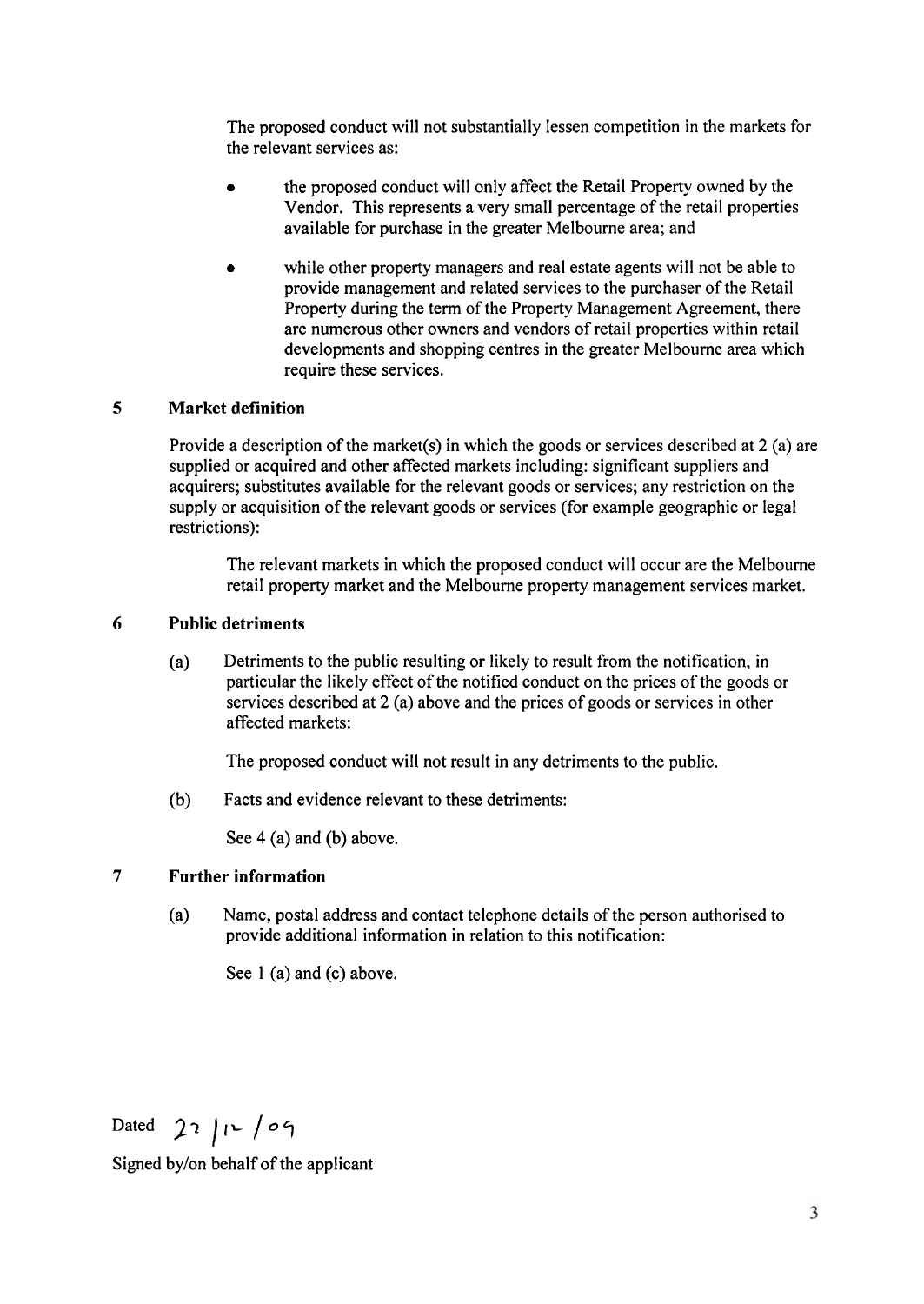(Signature)<br>
C HAVLLS CHIU 7CE NC<br>
(Full Name)<br>
KALLETT P77 LTD ACN<br>
(Organisation)<br>
D I LE TOYC<br>
(Position in organisation) ACN 069 621 987